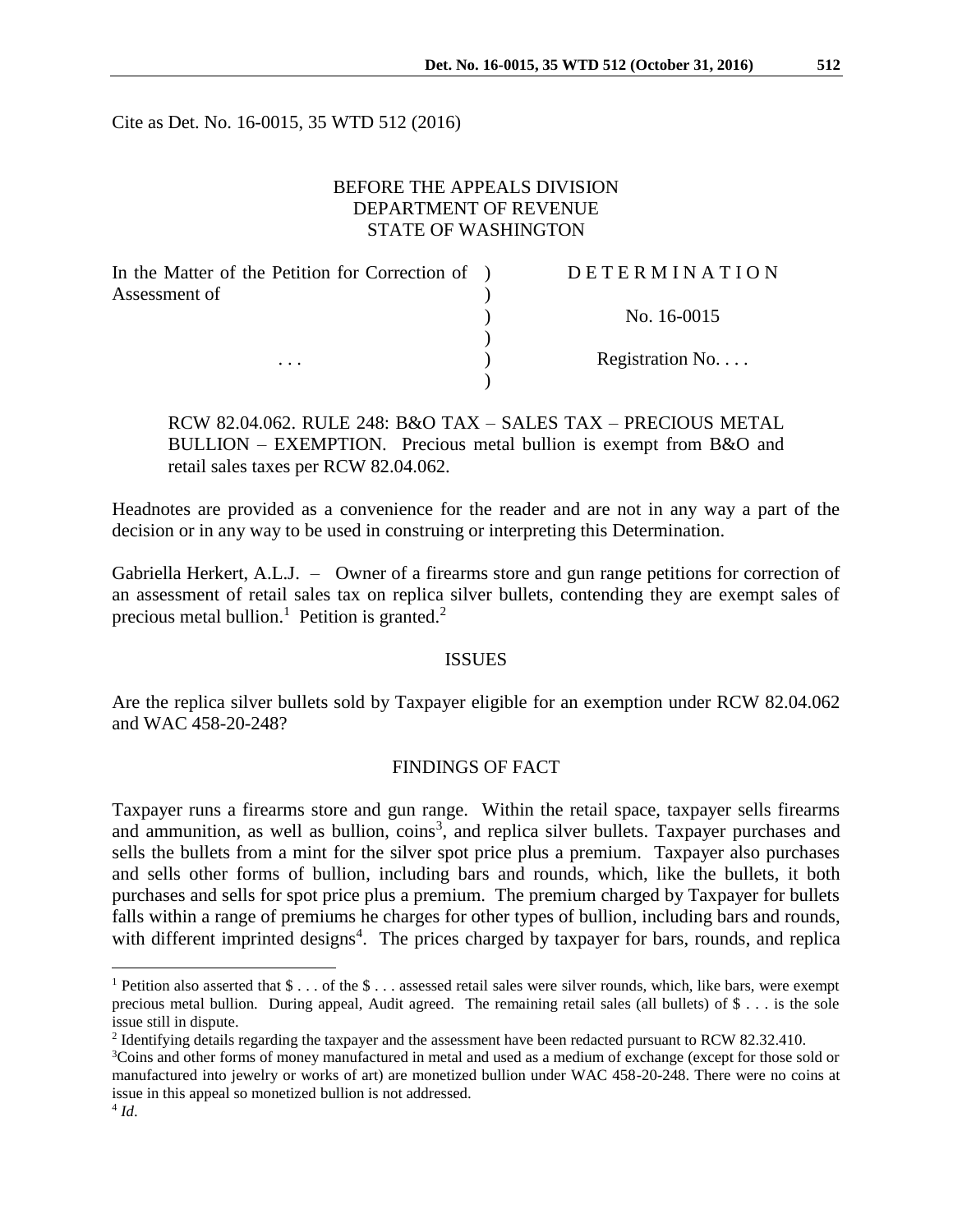silver bullets are tied to the spot price of silver and, therefore, regularly fluctuate with the market. . . .

# ANALYSIS

Retail sales tax is imposed on each retail sale of tangible personal property in this state "unless the sale is specifically excluded from the RCW 82.04.050 definition of retail sale." RCW 82.08.020(1)(a). The term "sale at retail" or "retail sale" is defined in RCW 82.04.050 to include every sale of tangible personal property to all persons irrespective of the nature of their business, unless an exclusion applies. RCW 82.04.050. Retail sales are subject to retailing business and occupations tax measured by gross proceeds of sales. RCW 82.04.220(1). Retail sales are also subject to retail sales tax measured by the selling price. RCW 82.08.020.

The sale of precious metal bullion is excluded from the definitions of "sale at retail" and "retail sale" pursuant to RCW 82.04.062(1).

RCW 82.04.062(3) states:

For purposes of this section, "precious metal bullion" means any precious metal which has been put through a process of smelting or refining, including, but not limited to, gold, silver, platinum, rhodium, and palladium, and which is in such state or condition that its value depends upon its contents and not upon its form."

The replica bullets were smelted at and purchased from various mints. There is no question that the bullets were put through a process of smelting. Precious metals expressly include silver, and the bullets were made of silver. The exemption further requires that the metal be in such state or condition that its value depends upon its contents. Pricing for the silver bullets was based on the spot price of silver, the underlying precious metal, plus a premium. The value of the bullets did, therefore, depend on content. It is the final words of the statute – "and not upon its form" that leave the only factual consideration.

WAC 458-20-248 states:

The sales of processed or refined precious metal valued *solely upon the content thereof*, whatever its form, are not subject to tax in this state. This includes processed nuggets, bars, sticks, dust, and other processed forms of precious metal. For example, sales of gold or silver in raw, refined forms to dentists, laboratories, jewelers, and other persons, for their own consumption or for resale are not taxable... [Emphasis added].

Rule 248 states that the form of the precious metal does not matter if the value is based solely on the contents. "Gross proceeds of sales" means value. RCW 82.04.070. The gross proceeds of sales for the bullets have two components: spot price and premium. The spot price is the price of silver on the open market. Therefore, spot price is determined solely by the underlying content . . . Taxpayer asserts that the proceeds of sale of the bullets fluctuated with the spot price of silver, and that the premium regularly charged for silver bullets fell within the range of premiums